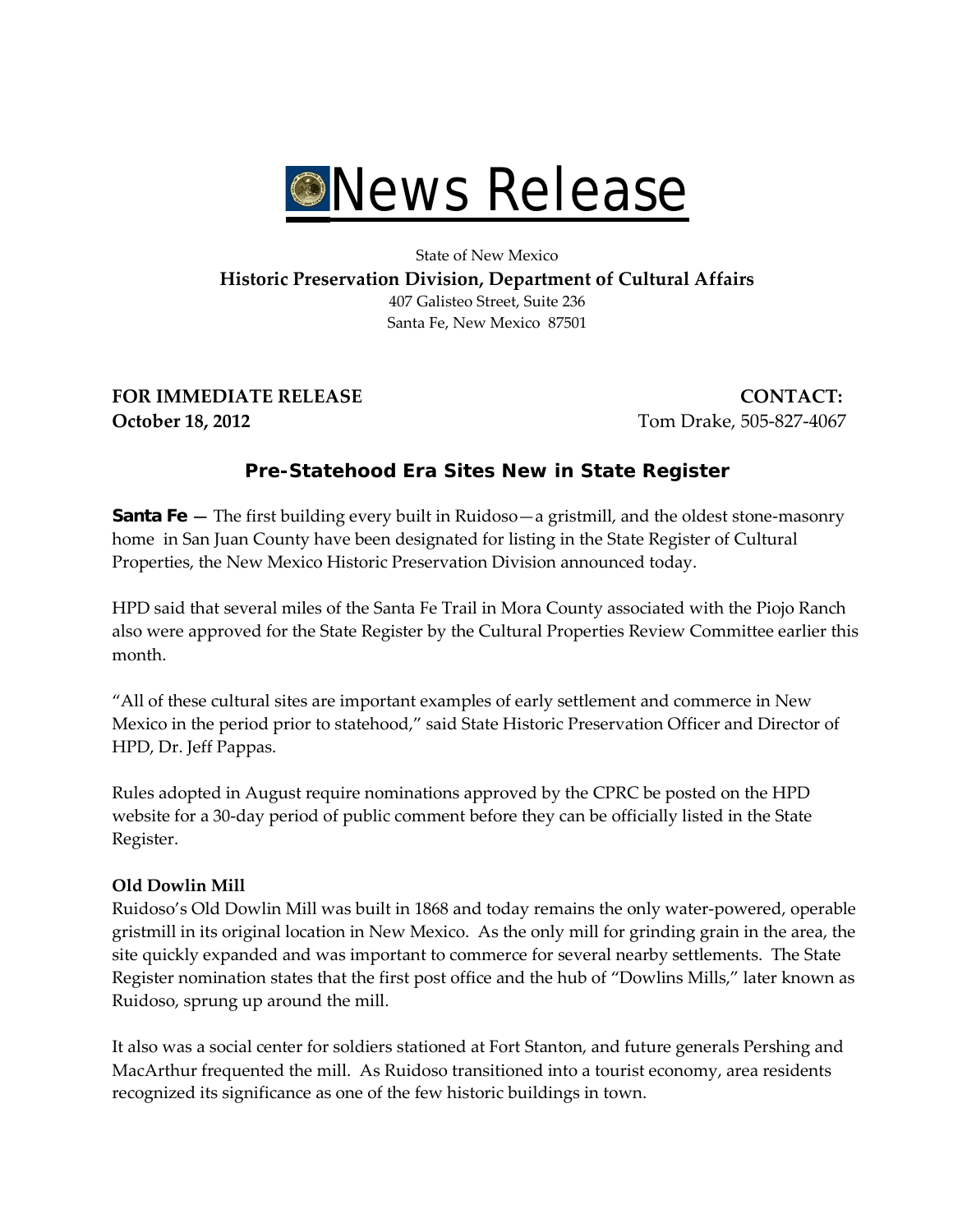"The mill is truly Ruidoso's birthplace," said Delana Clements at the meeting.

She is the daughter of Carmon and Leona Phillips, who purchased the mill in 1950 and restored it after it had sat dormant for decades. They made the mill fully functional, and re-opened it as a tourist attraction through 2005. Although it now is closed to the general public, Ms. Clements keeps the property available for concerts, dances and other special events.

### **The Florence and John R. Pond House—La Plata**

In a part of New Mexico known primarily for its archaeological sites, the Pond house is a standout, an excellent example of a two-story Georgian Revival-style home. CPRC member Matthew Bandy praised the nomination and the committee said at its October 12 meeting that the home's architecture and association with historical events and transportation make it worthy of consideration for listing in the National Register of Historic Places**.**

"This will be the first architectural listing in the State Register of Cultural Properties in the La Plata area of San Juan County, which has three significant archaeological sites listed in the State and National Register," said HPD Register coordinator Terry Moody.

The 1848 Treaty of Guadalupe Hidalgo ceded the lower La Plata valley to the U.S. Arriving in 1877, Florence and John R. Pond were among the earliest Euro-American settlers in the area. The stone house John Pond built for his family also was the area's first post office and a stage stop that supported his primary occupation as a blacksmith and farrier. He also farmed 70 acres of land for approximately 25 years. La Plata quickly became one of the largest communities in San Juan County, although its importance declined by the time the Ponds left in 1902.

Built ca. 1890, today, the home's appearance is largely unaltered, its distinctive and "beautifully executed" stone work survive intact and the acreage surrounding it is farmed by current owners Scott Andrae and Dabney Ford.

The nomination was prepared by Lilian Macada, an architectural historian in Gallup.

# **Santa Fe Trail: Piojo Ranch Segments District**

Approximately five miles of three segments of the Santa Fe Trail in Mora County in northeastern New Mexico were recommended for the State and National registers. The segments form a triangle on the privately owned Piojo Ranch, which is traversed by the Mountain, and Cimarron routes of the trail.

The trail sections are significant for their association with the military, transportation and commerce. The concentration of swales and ruts is among the highest anywhere along the Santa Fe Trail. This is attributable to them being adjacent to Watrous, which in the mid-1800s was a busy trade center known as La Junta, an important stop for people traveling the trail. The proximity of Fort Union and Tiptonville made this a well-traveled area.